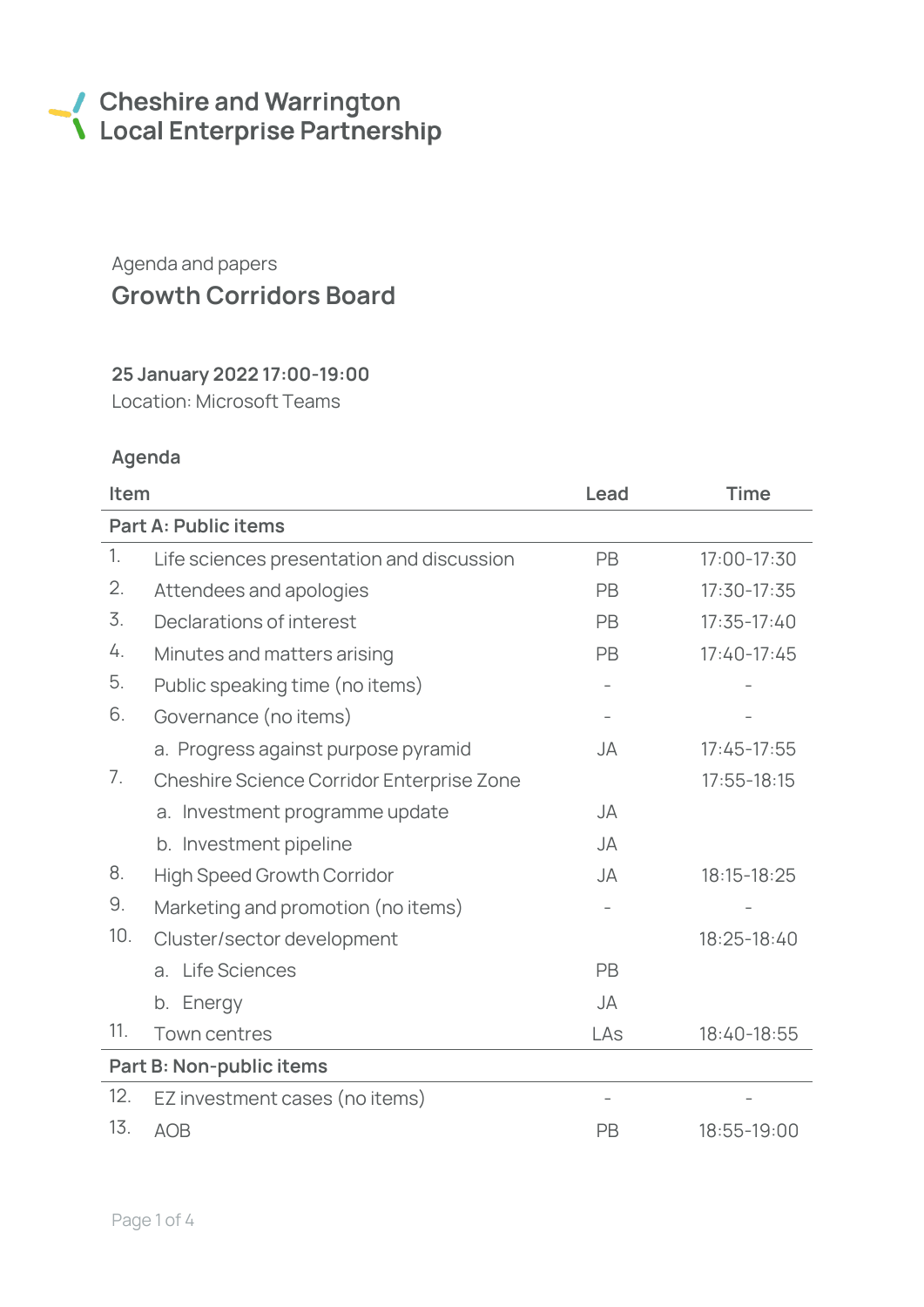#### Part A: Public items

#### Item 1: Life sciences presentation and discussion

Rob Parrish and Katy Bacon from consultants 7i will present the findings of their research on the North West life sciences cluster and eco-system mapping.

#### Item 2: Attendees and apologies

#### **Attendees**

#### Board members:

Peter Broxton (Chair) Loren Jones (Vice-Chair) Cllr Richard Beacham Tony Bochenski Chris Farrow Nicola Heron Linda Hilton Cllr Tom Jennings Katie McConnell Cllr Amanda Stott

#### In attendance:

John Adlen Philip Cox Gemma Davies Stephen Fitzsimons Philip Kerr Martin Wood

#### Apologies:

None

#### Item 3: Declarations of interest

EZ Board members and attendees to declare any personal or professional interests in an agenda item in line with the Cheshire and Warrington Local Enterprise Partnership's Local Assurance Framework. Any Board member or attendee declaring an interest can remain in the meeting while the item is discussed but are only allowed to answer direct questions about that item and should refrain from promoting the item in any way.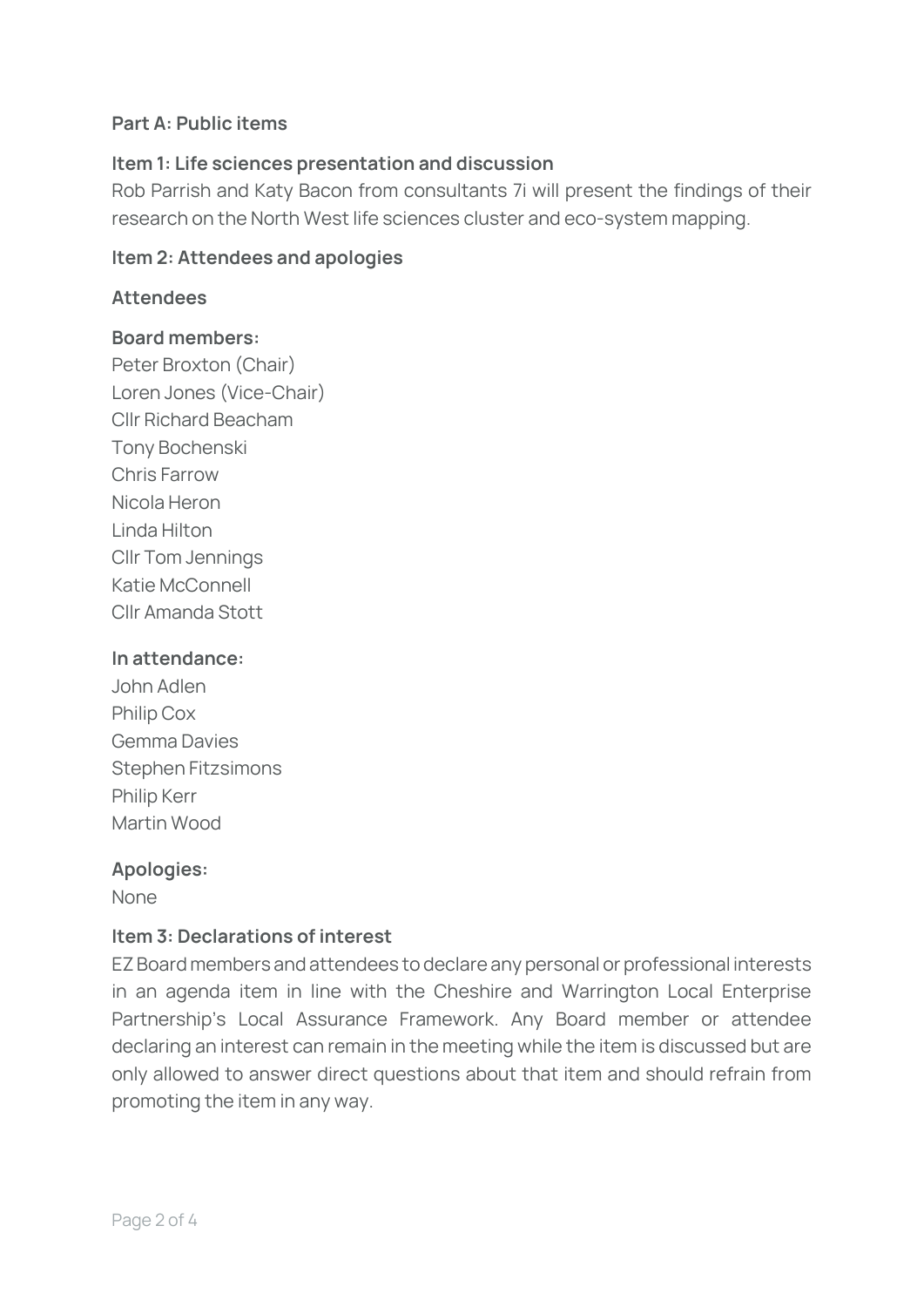#### Item 4: Minutes and matters arising

Minutes of the Growth Corridors Board meeting held on 09 December 2021 attached as **Appendix A**.

#### Item 5: Public speaking time

There have been no requests from members of the public to attend or speak at the meeting.

#### Item 6: Governance

#### Item 6a: Progress against purpose pyramid

JA to provide a verbal update on progress against the purpose pyramid and strategic plan.

#### Item 7: Cheshire Science Corridor Enterprise Zone

#### Item 7a: Investment programme update

The table below provides the latest position on the approved EZ investments.

| Project                    | <b>Total Project</b><br>Cost(f) | <b>Total EZ</b><br>Investment<br>Committed (f) | <b>EZ Investment</b><br><b>Drawn Down to</b><br>Date $(f)$ | <b>Remainder to</b><br>be Drawn Down<br>$(\texttt{f})$ |
|----------------------------|---------------------------------|------------------------------------------------|------------------------------------------------------------|--------------------------------------------------------|
| Glasshouse                 | 27,800,000                      | 3,872,876                                      | 3,872,876                                                  |                                                        |
| <b>Aviator Phase 1</b>     | 10,786,918                      | 1,701,418                                      | 1,388,843*                                                 |                                                        |
| Helix Phase 2              | 3,728,223                       | 669,347                                        | 656,992*                                                   |                                                        |
| Newport Rhino              | 6,187,228                       | 792,670                                        | 792,670                                                    | $\qquad \qquad -$                                      |
| New Bridge Road Substation | 1,698,180                       | 590,857                                        | 590,857                                                    |                                                        |
| Quadrant Phase 2           | 13,340,000                      | 3,618,000                                      | 782,662*                                                   |                                                        |
| Blocks 22-24 Alderley Park | 19,800,000                      | 4,000,000                                      | 1,836,217                                                  | 2,163,783                                              |
| <b>Total</b>               | 81,642,369                      | 15,245,168                                     | 9,921,117                                                  | 2,163,783                                              |

\*Outturn investment less than anticipated in the business case

#### Item 7b: Investment pipeline

- **Vortex (Newport Business Park)** investment case approved by the LEP Board and will be considered by the P&I Committee at its meeting of 26 January.
- **Enviroo** (Protos) awaiting revised business case in response to queries raised by Cushman & Wakefield. Edale appointed to undertake additional due diligence, expected to report by end January. Expect revised business case to come forward to the March Growth Corridors Board for consideration.
- **Waste to Hydrogen Plant (Protos)** a draft investment case has been received from Peel NRE for their proposed waste to hydrogen plant at Protos. The Growth Director and Cushman & Wakefield have provided feedback and Peel NRE are currently revising. Expect to come forward to either the March or May Growth Corridors Board for consideration.